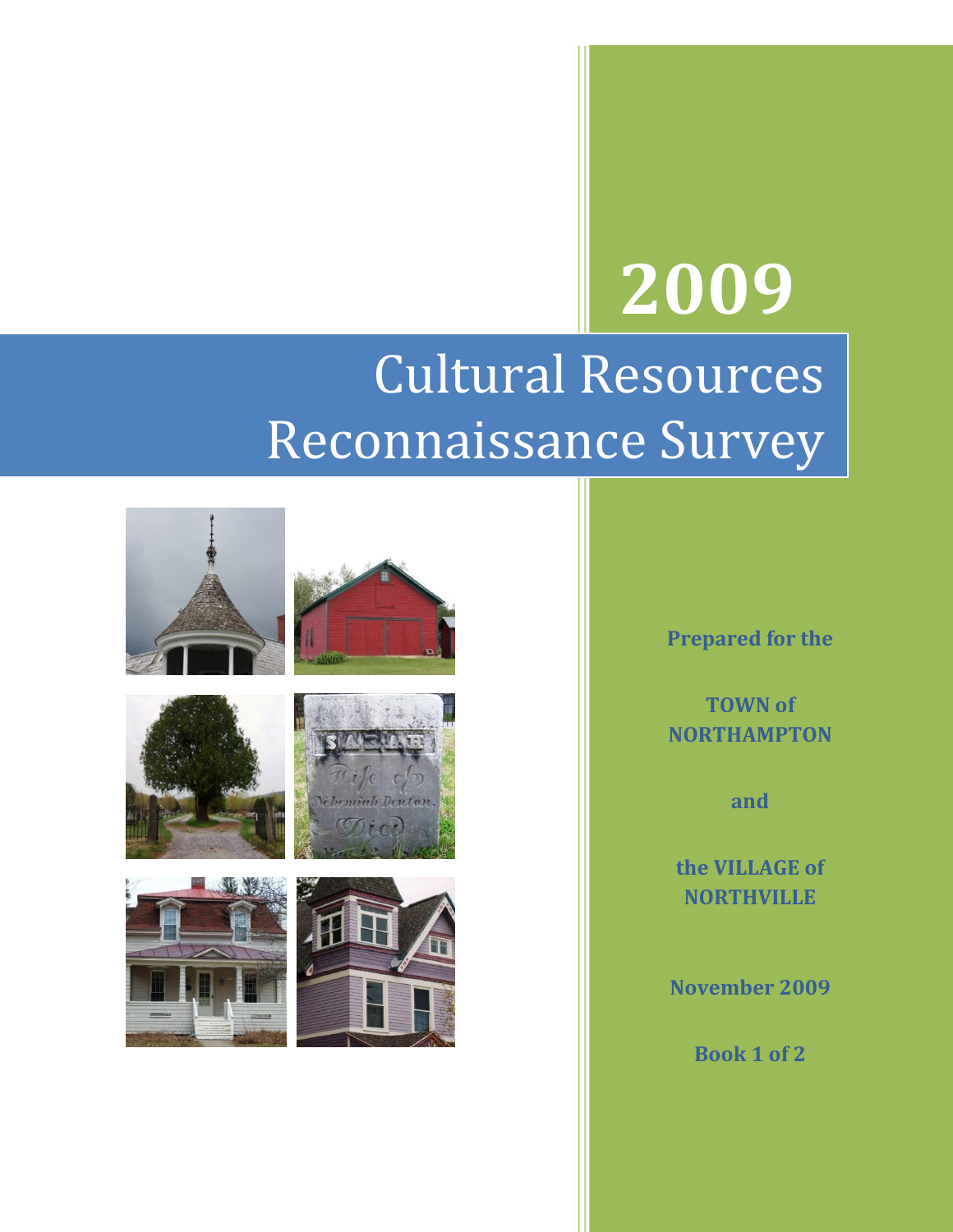"Gone are the people and their old fashioned ways. Drowned are the landmarks from earlier days. A new day for the valley has taken its toll, where men once built, deep waters roll."

**- Lillian Benedict**

Resident of Fish House (just inside Saratoga Co.) at the time of the flooding.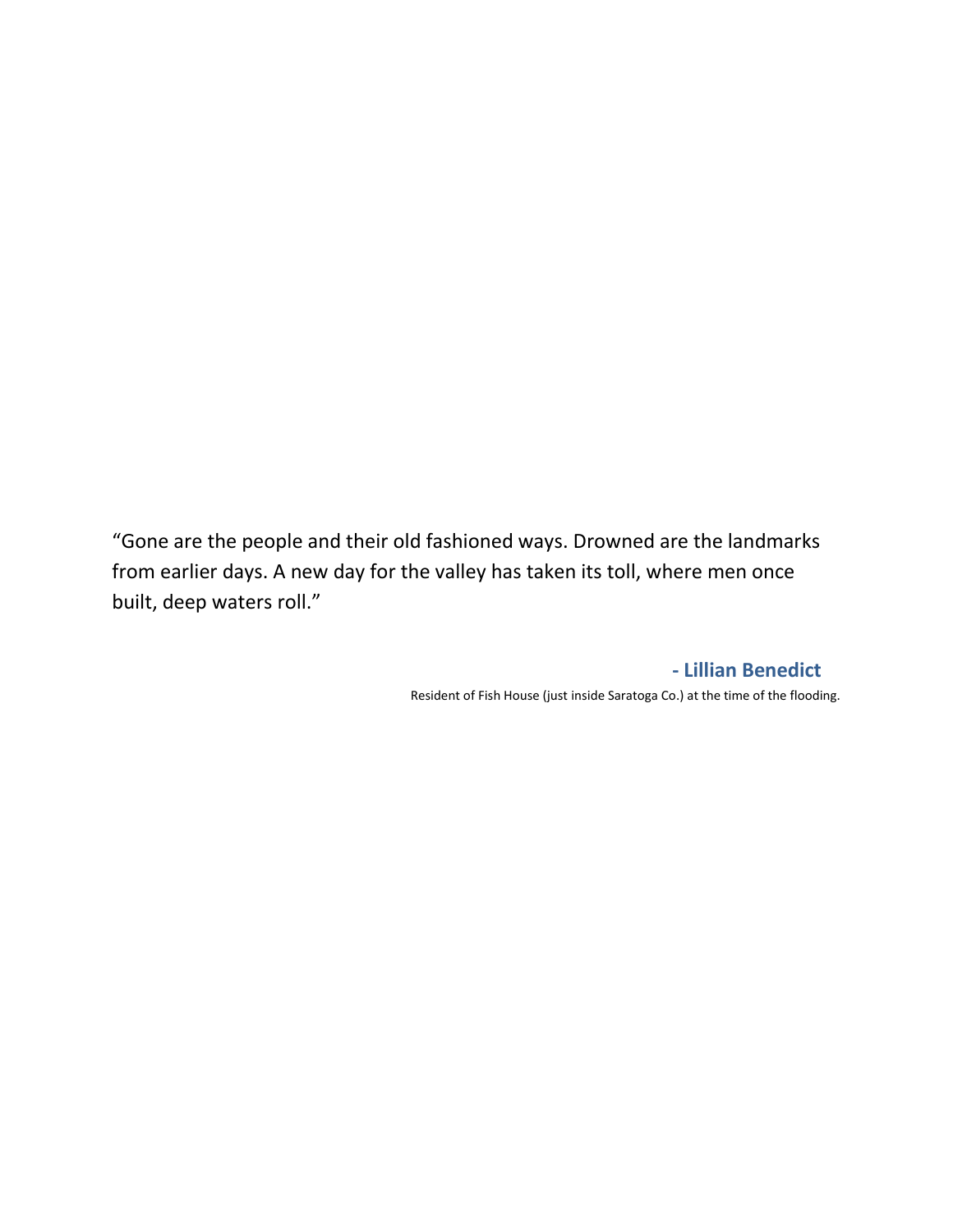## **TABLE OF CONTENTS**

### (BOOK 1 of 2)

| <b>Background</b>                         |  |
|-------------------------------------------|--|
|                                           |  |
|                                           |  |
|                                           |  |
|                                           |  |
|                                           |  |
| <b>History of the Town of Northampton</b> |  |
|                                           |  |
|                                           |  |
|                                           |  |
|                                           |  |
|                                           |  |
|                                           |  |
|                                           |  |
|                                           |  |
|                                           |  |
|                                           |  |
|                                           |  |
|                                           |  |
|                                           |  |
|                                           |  |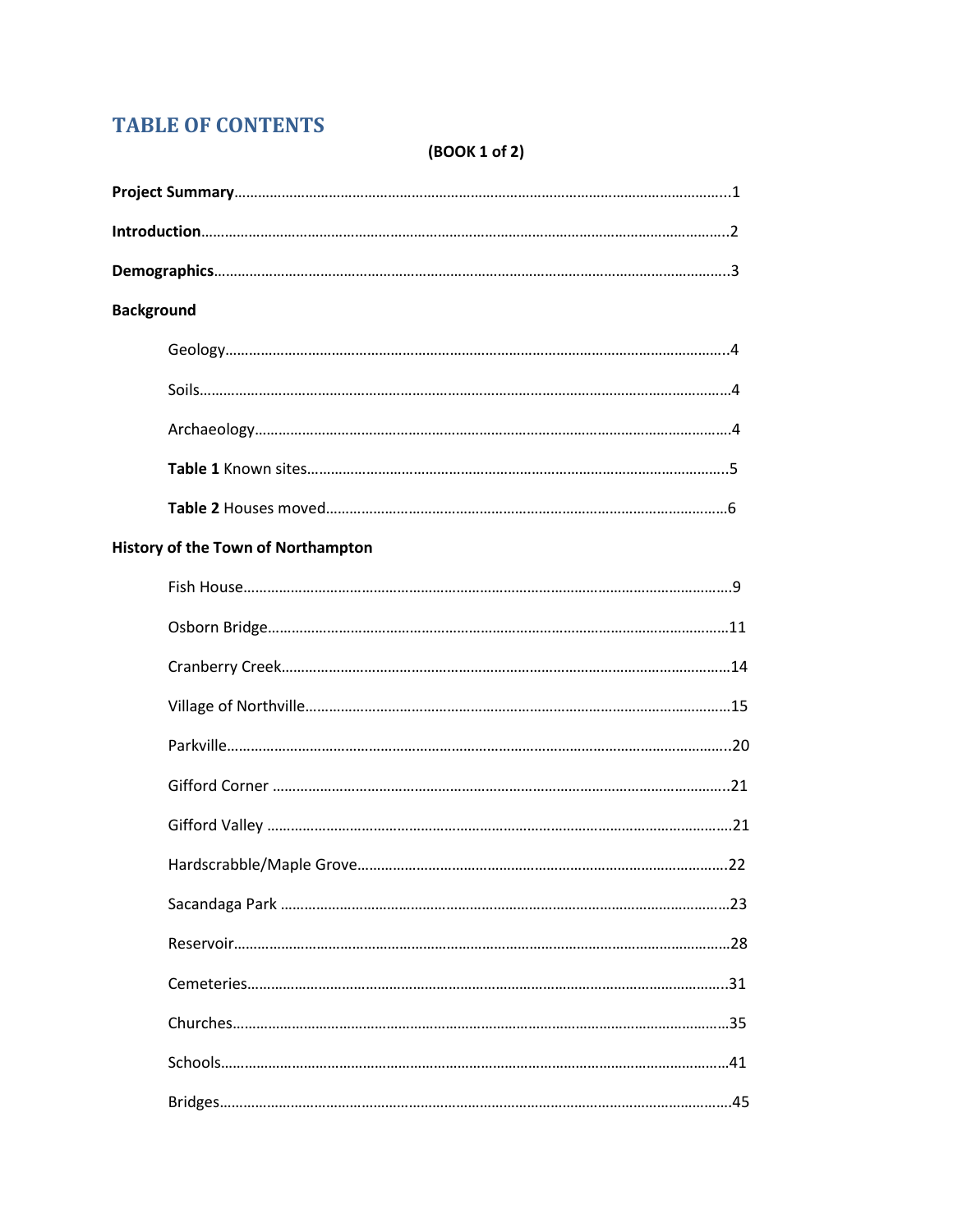| <b>Historic photos</b>                                                                                                                                                   |  |
|--------------------------------------------------------------------------------------------------------------------------------------------------------------------------|--|
|                                                                                                                                                                          |  |
|                                                                                                                                                                          |  |
|                                                                                                                                                                          |  |
| <b>Recommendations</b>                                                                                                                                                   |  |
|                                                                                                                                                                          |  |
|                                                                                                                                                                          |  |
|                                                                                                                                                                          |  |
|                                                                                                                                                                          |  |
|                                                                                                                                                                          |  |
|                                                                                                                                                                          |  |
|                                                                                                                                                                          |  |
| Table 3 Properties currently listed on the National Register of Historic Places105                                                                                       |  |
| Table 4 Properties currently listed on the Town of Northampton's Designated Landmark                                                                                     |  |
| Table 5 Eligible properties for Town of Northampton's Designated Landmark Register106                                                                                    |  |
| Table 6 Potentially Eligible Properties for the Town of Northampton's Designated Landmark                                                                                |  |
|                                                                                                                                                                          |  |
|                                                                                                                                                                          |  |
| Table 9 Recommended Historic Districts Eligible for the National Register & proposed Historic<br>Districts for the Town of Northampton's Designated Landmark Register114 |  |
|                                                                                                                                                                          |  |
|                                                                                                                                                                          |  |
|                                                                                                                                                                          |  |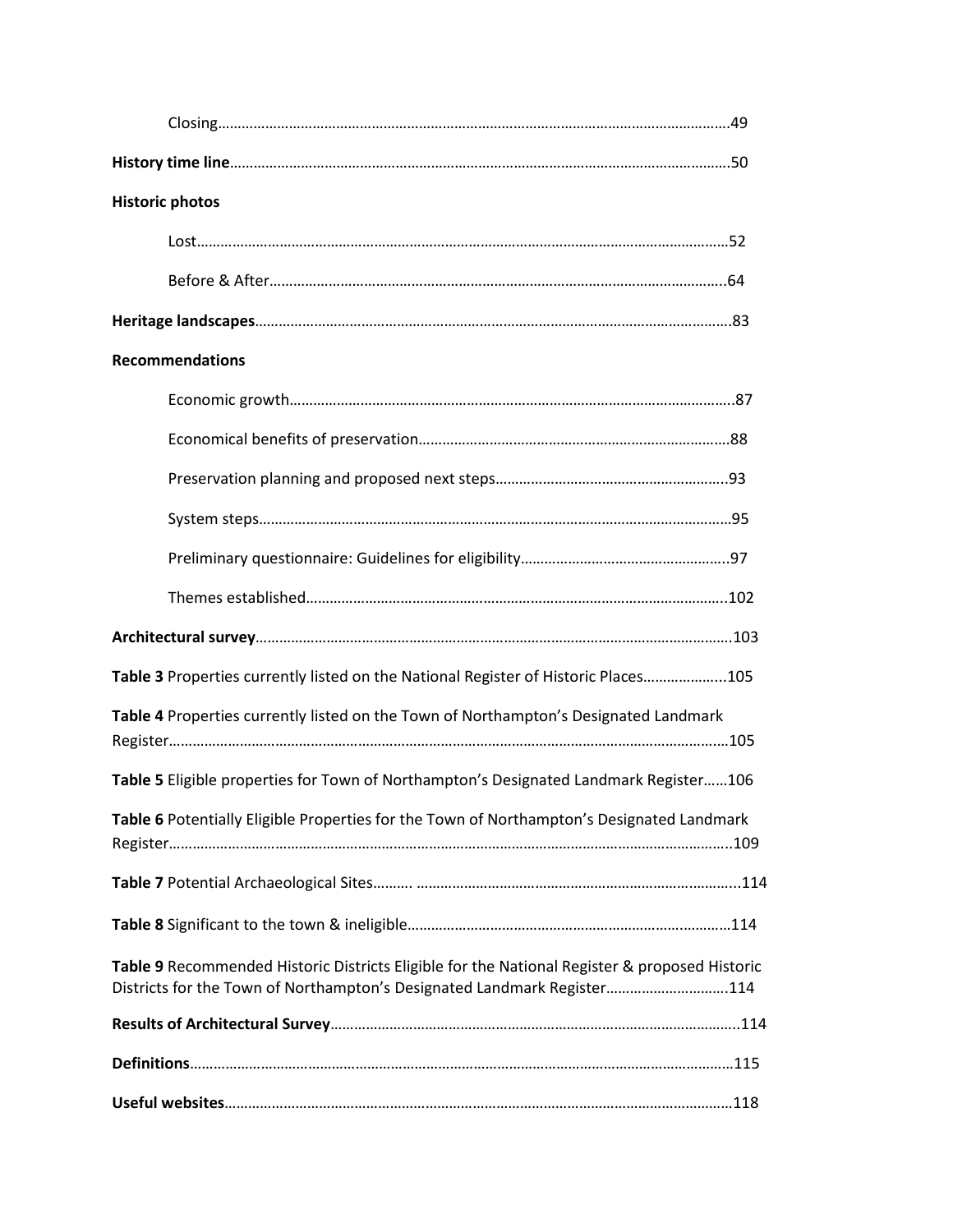**Bibliography**………………………………………………………………………………………………………………………119

#### **Appendix A**

Map 1 - Geology

Maps 2 – 5 Soil Types

Map 6 - Burrs 1829 map of Montgomery County

Map 7 - Stranahan and Nichols 1868 Atlas of Montgomery and Fulton Counties

Map 8 - Sacandaga Park 1890's

Map 9 – 10 Sanborn Maps of Northville 1894 (2)

Map 11-18 Sanborn Maps of Northville 1926 (8)

Map 19 - 20 Sanborn Maps of Sacandaga Park 1908 (2) - shows original addresses

Map 21 - Fonda, Johnstown, & Gloversville Railroad

Map 22– USGS Map of the Broadalbin Quad - Town of Northampton 1902

Map 23 – Preliminary map (23 maps) of the Hudson River Improvement 1911

Map 24 – Valuation map of Sacandaga Park 1925

Map 25 – Mapped documented (commercial) structures known in the Village of Northville

Map 26 – Aerial Map of Northampton with 1902 overlay

Map 27 – New Century Atlas Map of the Village of Northville 1905

Map 28 – Map of properties eligible for the Town of Northampton Designated Landmark Register

#### **(BOOK 2 of 2)**

#### **Appendix B**

- A. Current National Register for Historic Places Nominations
- B. Currently Listed on the Town of Northampton Designated Landmark Register

Applications Received:

- 1607 County Highway 109, Fish House Methodist Episcopal Church
- 105 County Highway 109, Fish House Beecher House
- 125 Fish House Rd. , Fish House Alexander St. John House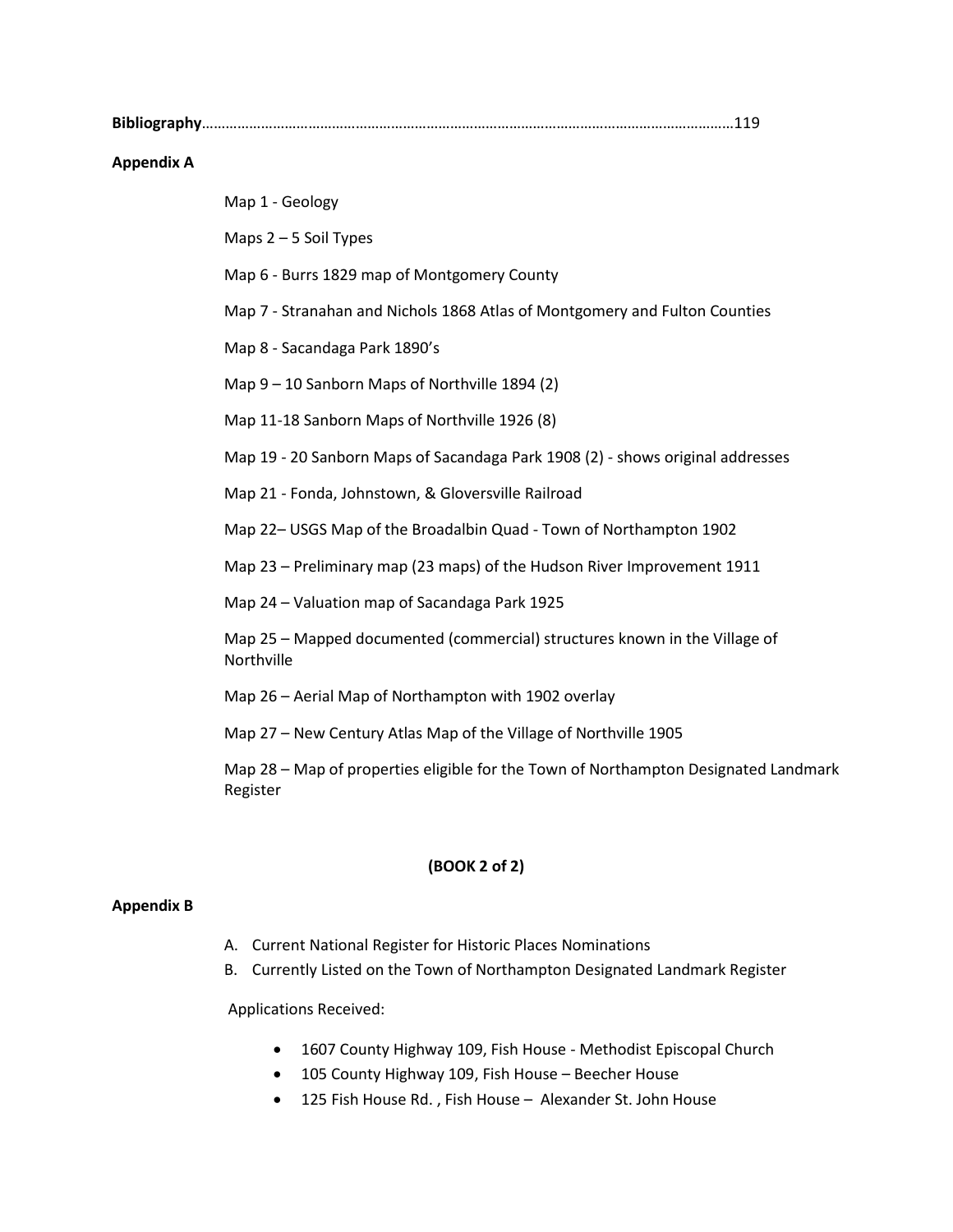- 131 North Main St., Northville Northville Hotel
- 412 South Main St. , Northville Gifford Valley School
- 520 South Main St. , Northville Spier House
- C. Historic Resource Forms for Eligible Properties for the Town of Northampton Designated Landmark Register
- D. Draft Multiple Property Nominations for the National Register of Historic Places (Historic Districts)
- E. A General Corridor Management Plan: Elements of the Plan (for Scenic Byways)



This report was prepared by Andrea J. Becker for the Town of Northampton Historic Landmark Commission with support from a Preserve New York grant of the Preservation League of New York State, along with support from the Village of Northville, and the Town of Northampton. I want to personally thank the Northampton Historic Landmark Commission, Scott Henze, Mark LoRusso, The Computer Guy, Copy Cat Printing, and my friends and family. Thank You!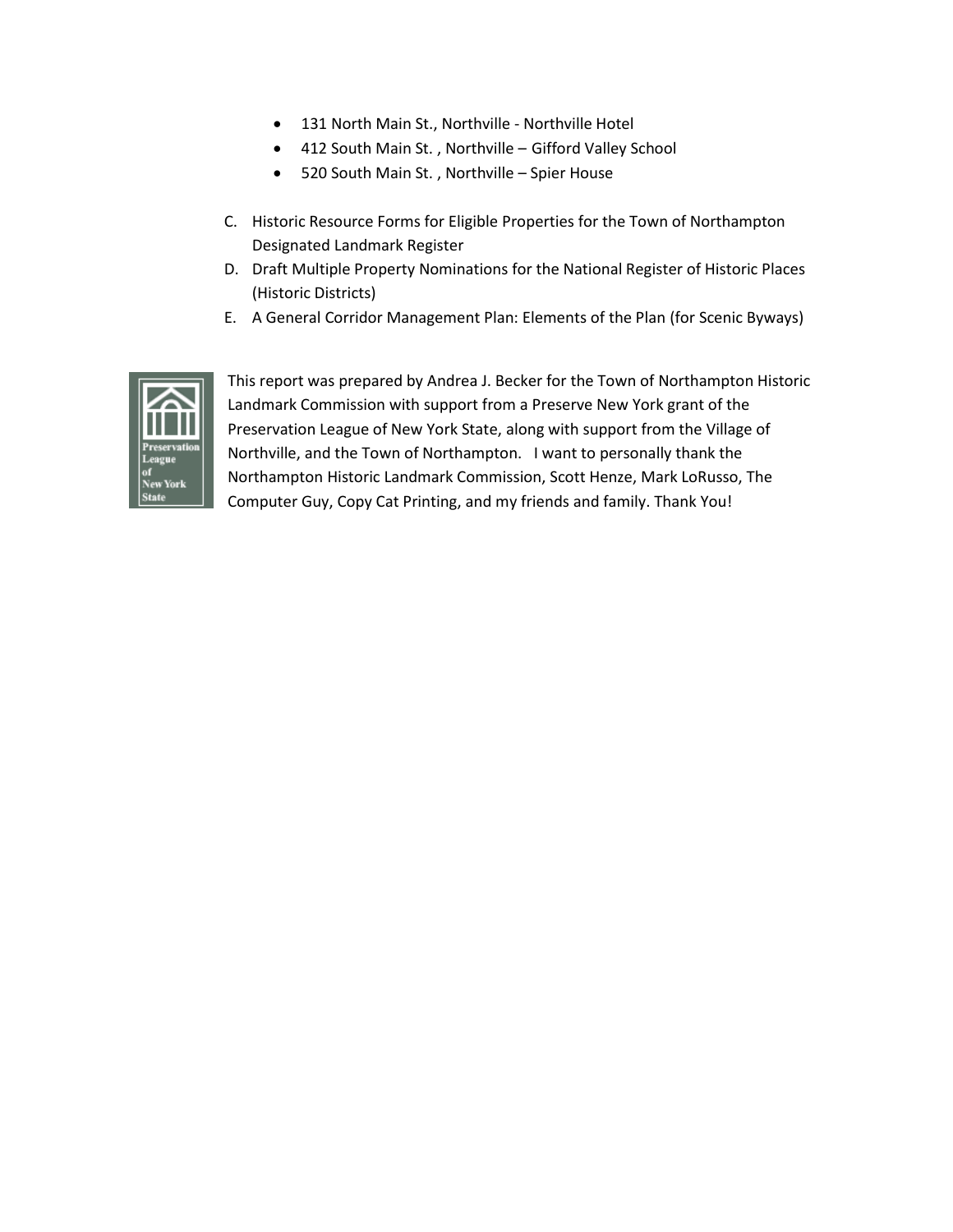## Fulton County